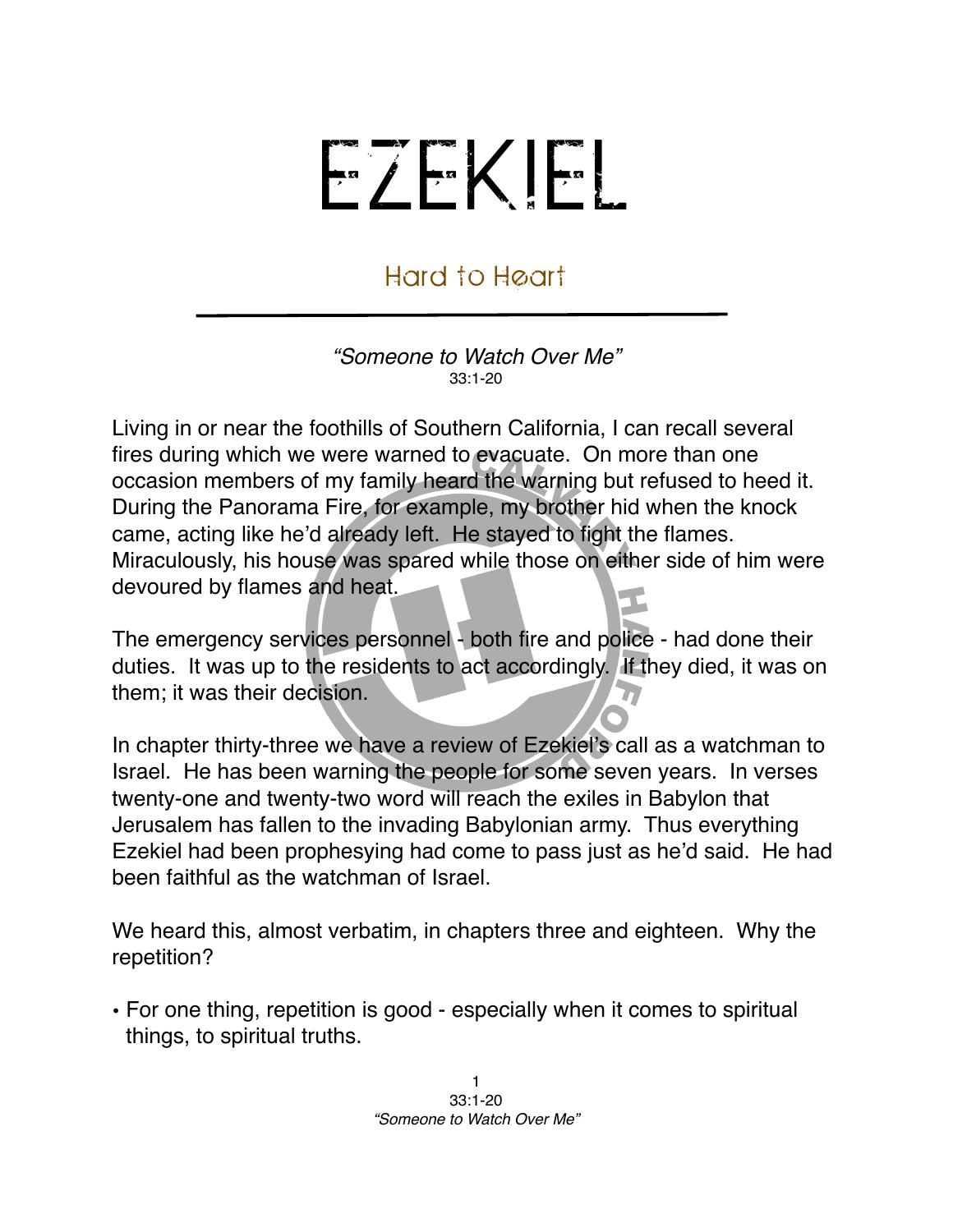• For another thing, even though Jerusalem falls just as prophesied, God was still reaching-out to the exiles, seeking their repentance.

Ezekiel 33:1 Again the word of the Lord came to me, saying,

Ezekiel 33:2 "Son of man, speak to the children of your people, and say to them: 'When I bring the sword upon a land, and the people of the land take a man from their territory and make him their watchman,

Ezekiel 33:3 when he sees the sword coming upon the land, if he blows the trumpet and warns the people,

Ezekiel 33:4 then whoever hears the sound of the trumpet and does not take warning, if the sword comes and takes him away, his blood shall be on his own head. Ezekiel 33:5 He heard the sound of the trumpet, but did not take warning; his blood shall be upon himself. But he who takes warning will save his life.

This is Watchman 101. In those days the cities erected towers either free standing or on the walls and set watchmen to watch for the approach of enemies. It wasn't much of a warning, but it could mean the difference between life and death.

You'd be going about your business when all of a sudden you'd hear the unique trumpet blast that warned of an impending enemy.

We still have this kind of warning system today. Civil defense sirens, or air raid sirens, are still around. So is the emergency broadcast system. Then there are more hi-tech warning systems - like the automatic phone-dialing systems that call everyone to urge them to evacuate.

The simple point Ezekiel was making is that it was up to you whether or not you heeded what you heard. It was your personal responsibility.

Ezekiel 33:6 But if the watchman sees the sword coming and does not blow the trumpet, and the people are not warned, and the sword comes and takes any person from among them, he is taken away in his iniquity; but his blood I will require at the watchman's hand.'

The watchman had his responsibility, and it was a very serious one. Should he be absent from his watch, or fall asleep, or simply ignore what was occurring, his life was required.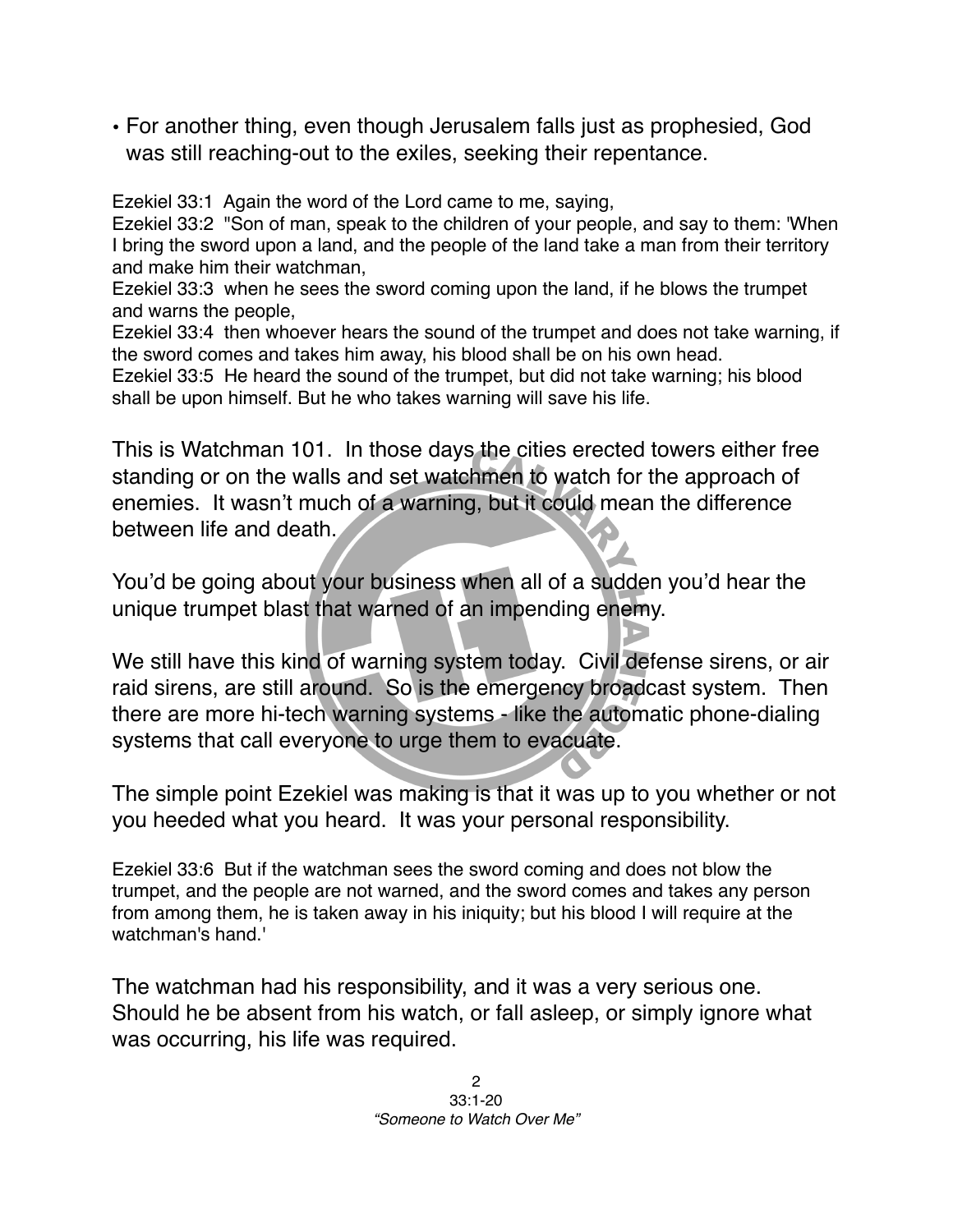Ezekiel wasn't a military watchman. He wasn't up in a tower of brick and mortar. He was a spiritual watchman to God's people.

In verses seven, eight, and nine God explains the responsibility of the spiritual watchman.

Ezekiel 33:7 "So you, son of man: I have made you a watchman for the house of Israel; therefore you shall hear a word from My mouth and warn them for Me. Ezekiel 33:8 When I say to the wicked, 'O wicked man, you shall surely die!' and you do not speak to warn the wicked from his way, that wicked man shall die in his iniquity; but his blood I will require at your hand.

Ezekiel 33:9 Nevertheless if you warn the wicked to turn from his way, and he does not turn from his way, he shall die in his iniquity; but you have delivered your soul.

It's important that we bear in mind that none of this has anything to do with eternal salvation. God was warning His people about temporal, earthly punishment that was the result of disobeying His Law. But no one was saved by obeying the Law, and no one was lost by disobeying it.

People are always, throughout history, saved the same way. They are saved by grace through faith. They believe God and He accounts it to them as righteousness. He declares a sinner righteous, He justifies a believing sinner, based on what Jesus Christ has done.

During the time of Ezekiel the rule of life for God's people was the Law. Some of them were saved; some of them were not saved. But all of them were required to obey the Law of Moses or suffer the consequences laid out in the Law for disobedience.

For example: The Babylonian captivity that was occurring in Ezekiel's time lasted seventy years. Why seventy years? Well, it was because the Law commanded the Israelites to leave the land lie fallow every seventh year as a Sabbath year to the Lord. The Jews had ignored the Sabbath year for a period of years. Thus, under the Law, they ʻowed' God those Sabbath years!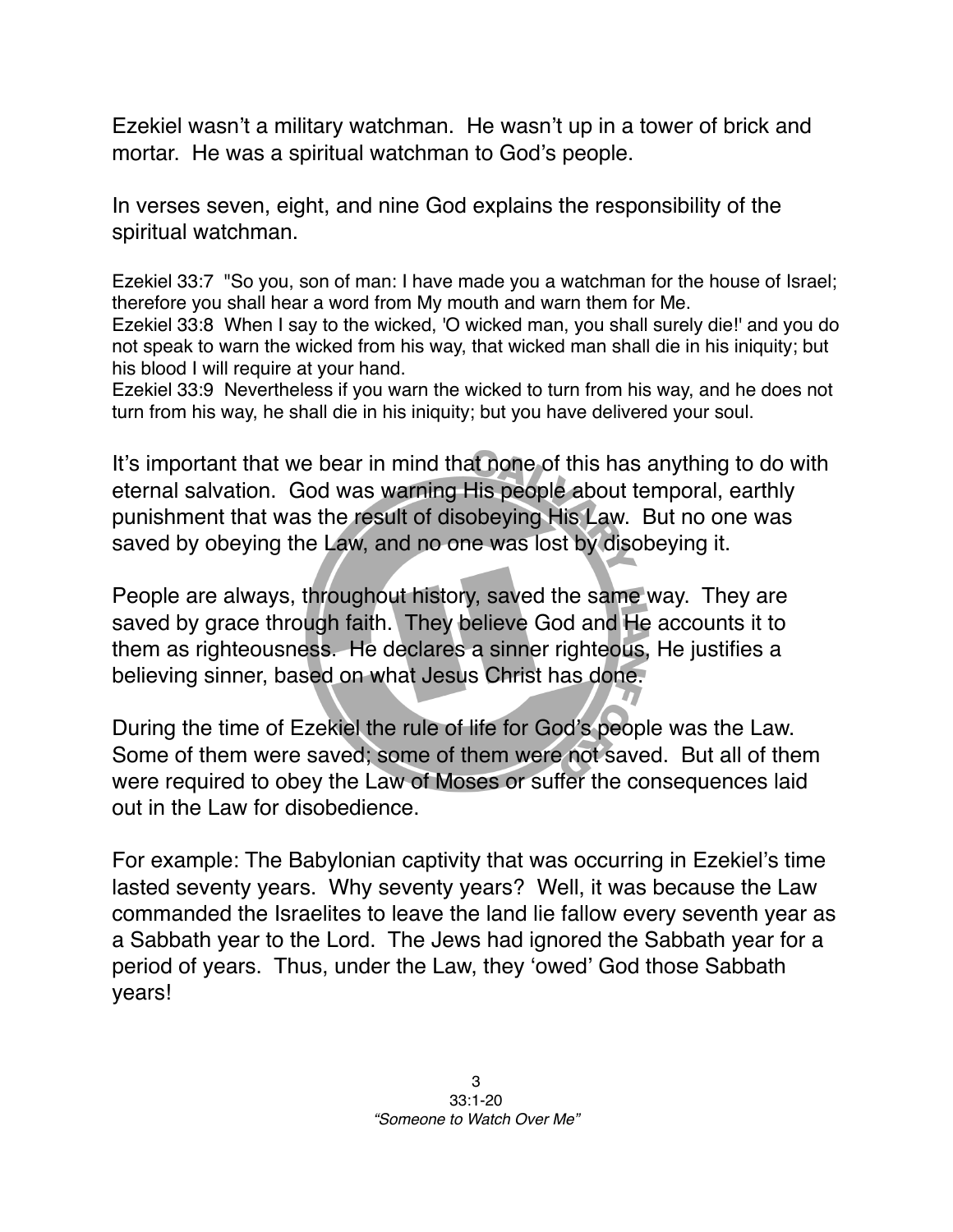Ezekiel lay on his right side for 390 days for the 390 years of iniquity of the children of Israel. Then he lay on his left side for 40 days for the 40 years of the iniquity of the people of Judah. The total years of iniquity were 430 years.

For 430 years the Jews ignored the Sabbath years and the years of Jubilee. Each 49-year Jubilee cycle contains eight sabbath years. So, if my math is correct, there were a total of seventy Sabbath years during those 430 years.

Thus you read in Second Chronicles 36:21,

2 Chronicles 36:21 to fulfill the word of the Lord by the mouth of Jeremiah, until the land had enjoyed her Sabbaths. As long as she lay desolate she kept Sabbath, to fulfill seventy years.

It was life-under-the-Law. We're not under the Law but we can still make application.

I think the best way to approach this is to listen to something the apostle Paul said. Addressing the elders of the church in Ephesus, he told them in Acts 20:26-27,

Acts 20:26 Therefore I testify to you this day that I am innocent of the blood of all men. Acts 20:27 For I have not shunned to declare to you the whole counsel of God.

It's a very Ezekiel-like statement. Paul was referring to this idea of being a spiritual watchman. We should think of ourselves as those called to sound the warning. Our warning is to declare what God has said about life, death, and eternal life because men are not just in danger of dying, as bad as that might be. They are in danger of dying eternally for want of the knowledge of the Gospel. We are to think of our sharing the Word as a matter of lifeand-death.

Beginning with verse ten God turned His attention back on the hearers.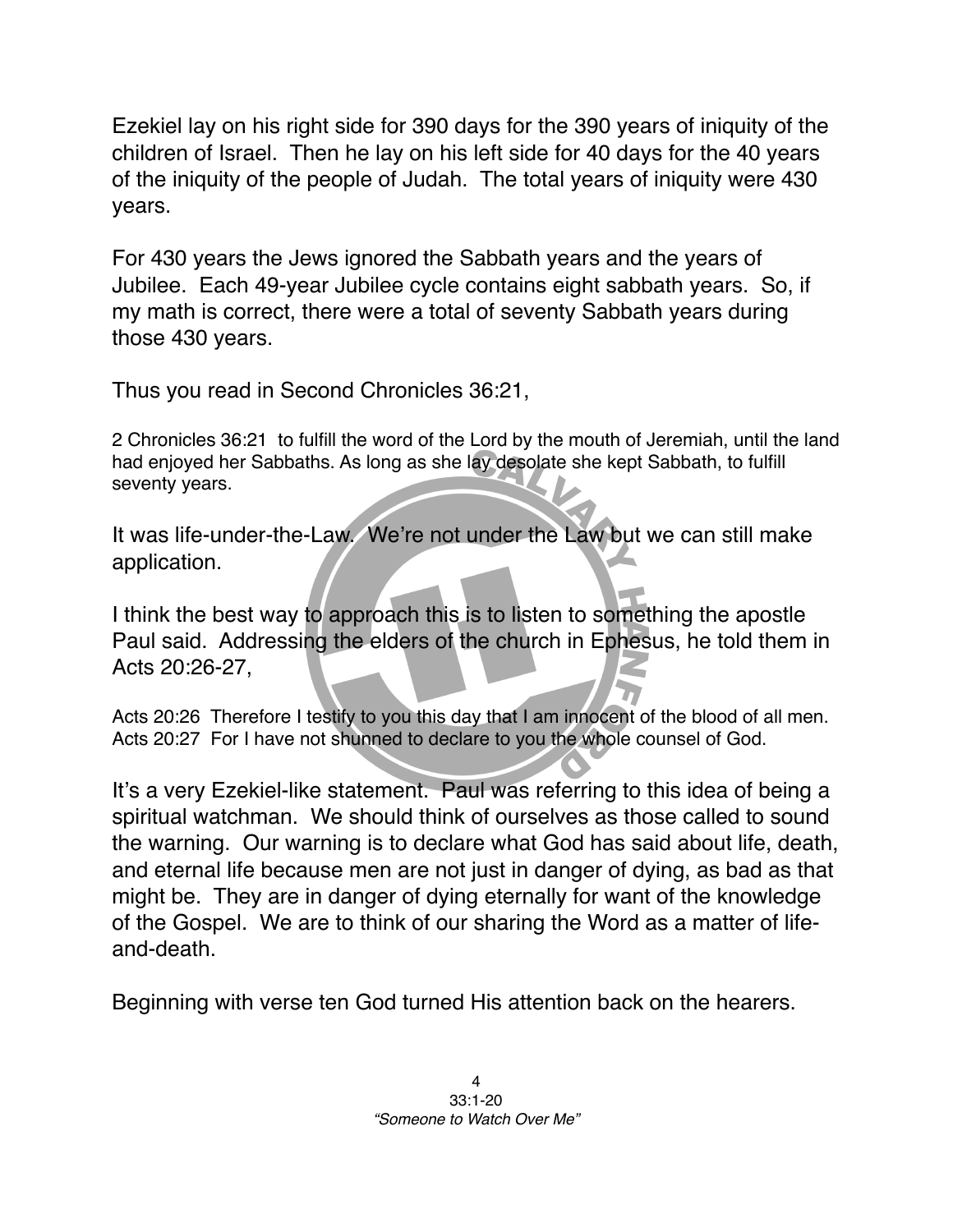Ezekiel 33:10 "Therefore you, O son of man, say to the house of Israel: 'Thus you say, "If our transgressions and our sins lie upon us, and we pine away in them, how can we then live?" '

In an earlier passage the exiles had complained that the sins they were being held accountable for were not theirs but were their father's. Now they acknowledge the sins are theirs, but the new complaint is that it is too late to do anything about them.

One thing you see over and over in the Bible is that it is hard for people to take personal responsibility for their sin. It started in the Garden of Eden with Adam blaming Eve and Eve blaming Satan. You see it with Moses' brother, Aaron, who explained his sin of making the Golden Calf the Israelites were worshipping by making the astounding statement, "I threw the gold in the fire and this is what came out!"

One thing to admire about David is that he stepped-up and acknowledged his sins.

One reason I think Christianity might be a little anemic today is that we live at a time when people are finding all kinds of new ways to blame other people or other conditions for their sins. Everyday it seems a new syndrome is 'discovered' that explains why I sin, why it is not my responsibility. Instead we ought to confess, which means to agree with God, so that His forgiveness can cleanse us and put us back in the game.

Ezekiel 33:11 Say to them: 'As I live,' says the Lord God, 'I have no pleasure in the death of the wicked, but that the wicked turn from his way and live. Turn, turn from your evil ways! For why should you die, O house of Israel?'

The Babylonian captivity was a discipline for their disobedience. But individual Jews need not die on account of the discipline. The events leading up to the captivity, and the years it lasted, could be times of obedience and relative success for individual Jews. Indeed, when the captivity finally ended and Jews could return to Jerusalem, many chose instead to remain outside of the Promised Land.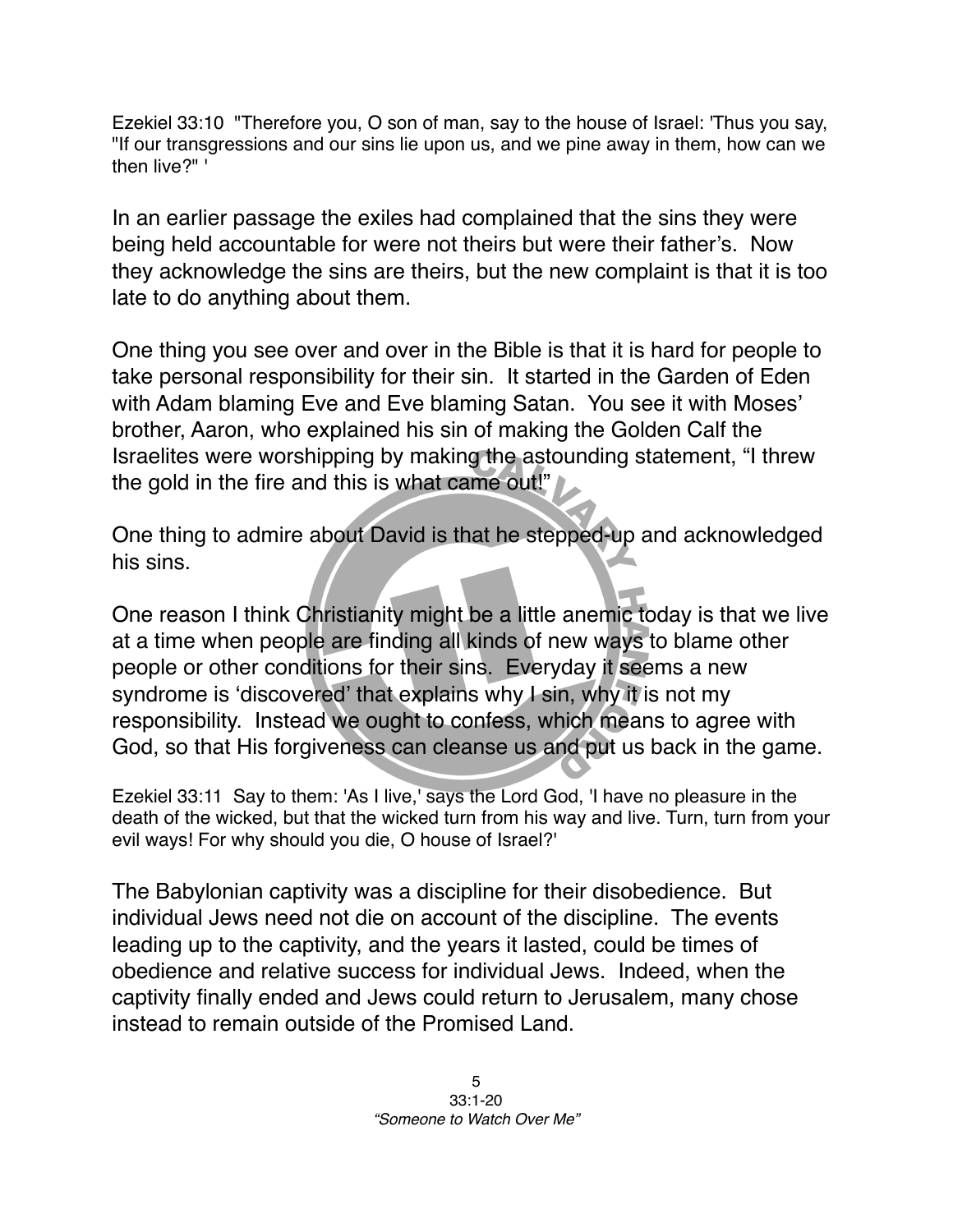We are talking in these verses, then, about the quality of their lives under the Law on the earth. No one should expect either *preferential* or *deferential* treatment.

Ezekiel 33:12 "Therefore you, O son of man, say to the children of your people: 'The righteousness of the righteous man shall not deliver him in the day of his transgression; as for the wickedness of the wicked, he shall not fall because of it in the day that he turns from his wickedness; nor shall the righteous be able to live because of his righteousness in the day that he sins.'

By the "righteous man" it's clear God meant someone who was counting on being more good than they were evil to cancel out any current or on-going transgression. It sounds weird, but this is essentially the thinking of most people. They might admit they are not perfect, but they think they are better than most and thus resist the idea they are sinners.

The "wicked" man could count on God's mercies if he were to repent.

Jerusalem would fall. It was time for a fresh start. Your previous righteousness was not enough to ʻcover' your sins. Your previous sins could be confessed and repented of.

There's no direct application of this to us, except to note that Christians can get to the point where we rest on our past achievements. We can relax, retire even, from serving the Lord. God forbid!

Ezekiel 33:13 When I say to the righteous that he shall surely live, but he trusts in his own righteousness and commits iniquity, none of his righteous works shall be remembered; but because of the iniquity that he has committed, he shall die. Ezekiel 33:14 Again, when I say to the wicked, 'You shall surely die,' if he turns from his sin and does what is lawful and right,

Ezekiel 33:15 if the wicked restores the pledge, gives back what he has stolen, and walks in the statutes of life without committing iniquity, he shall surely live; he shall not die.

Ezekiel 33:16 None of his sins which he has committed shall be remembered against him; he has done what is lawful and right; he shall surely live.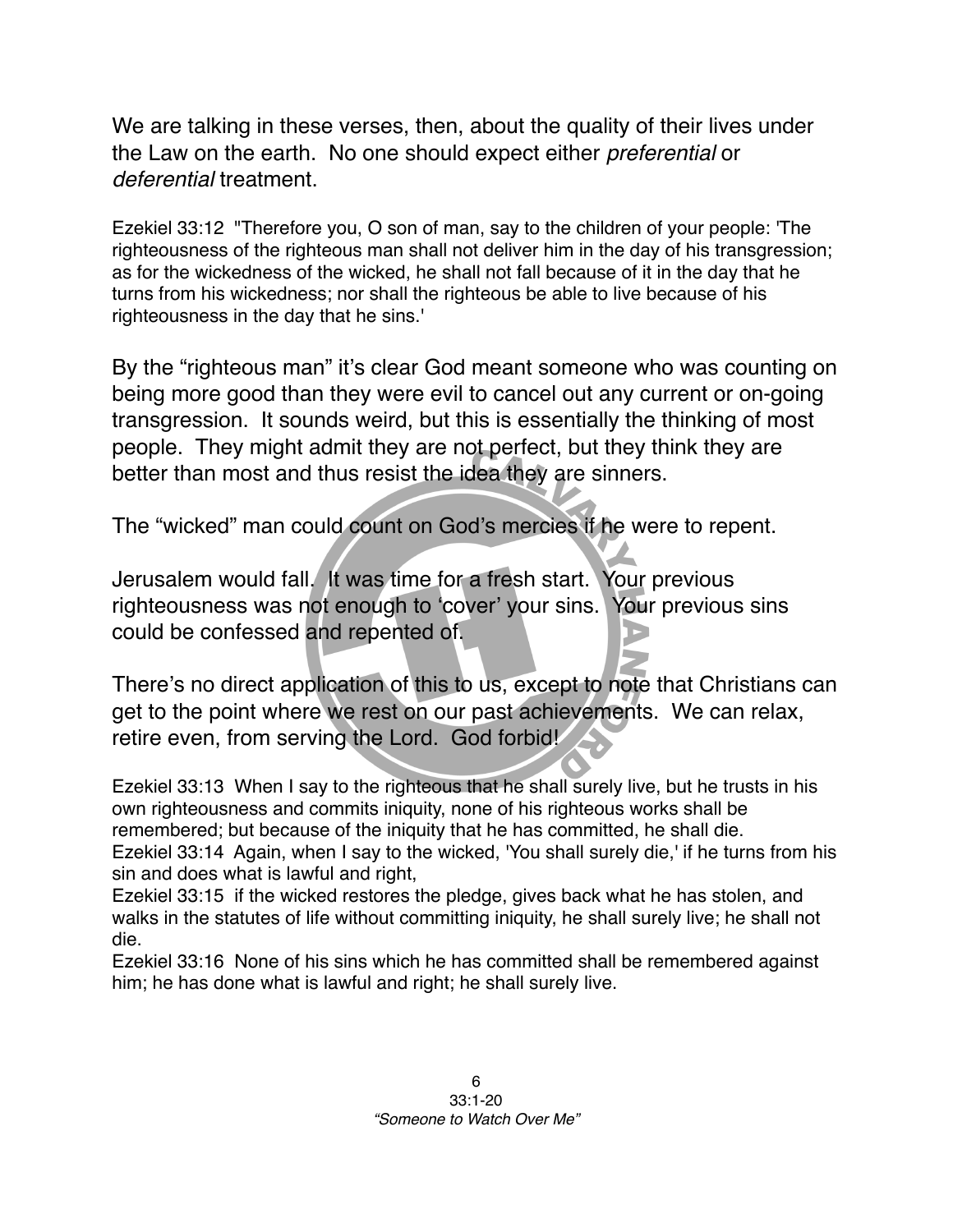It may seem to favor the wicked but not really. It gives everyone a level playing field, a fresh start.

The fall of Jerusalem, announced a few verses hence, was a gamechanger. Any hope the exiles had of God changing His mind about the Babylonian captivity would be dashed. A fresh start, a new perspective, would be needed.

Over the years I've talked to a lot of believers who needed a fresh start. God was good to give it to them.

I've also known some who thought they needed a fresh start but really just wanted a change of scenery for some reason. A change of scenery won't change what's going on between you and the Lord.

Ezekiel 33:17 "Yet the children of your people say, 'The way of the Lord is not fair.' But it is their way which is not fair!

Ezekiel 33:18 When the righteous turns from his righteousness and commits iniquity, he shall die because of it.

Ezekiel 33:19 But when the wicked turns from his wickedness and does what is lawful and right, he shall live because of it.

Ezekiel 33:20 Yet you say, 'The way of the Lord is not fair.' O house of Israel, I will judge every one of you according to his own ways."

God was clear in His Law. You sin, you die. You turn, He lets you live.

It seems fair, but fair or not, it's the way things were in the sixth century. .

If you ask me, **life seems more unfair under grace!** The wicked prosper, the righteous suffer. Among believers we see good guys and gals struggling while others who should be disqualified are prospering.

When things seem unfair, I have forgotten that my life is hid with Christ's. I have forgotten that I can have fullness of joy because I am walking with Him. I have forgotten that He has designed my circumstances perfectly, to continue my being transformed from glory-to-glory into the image of Jesus.